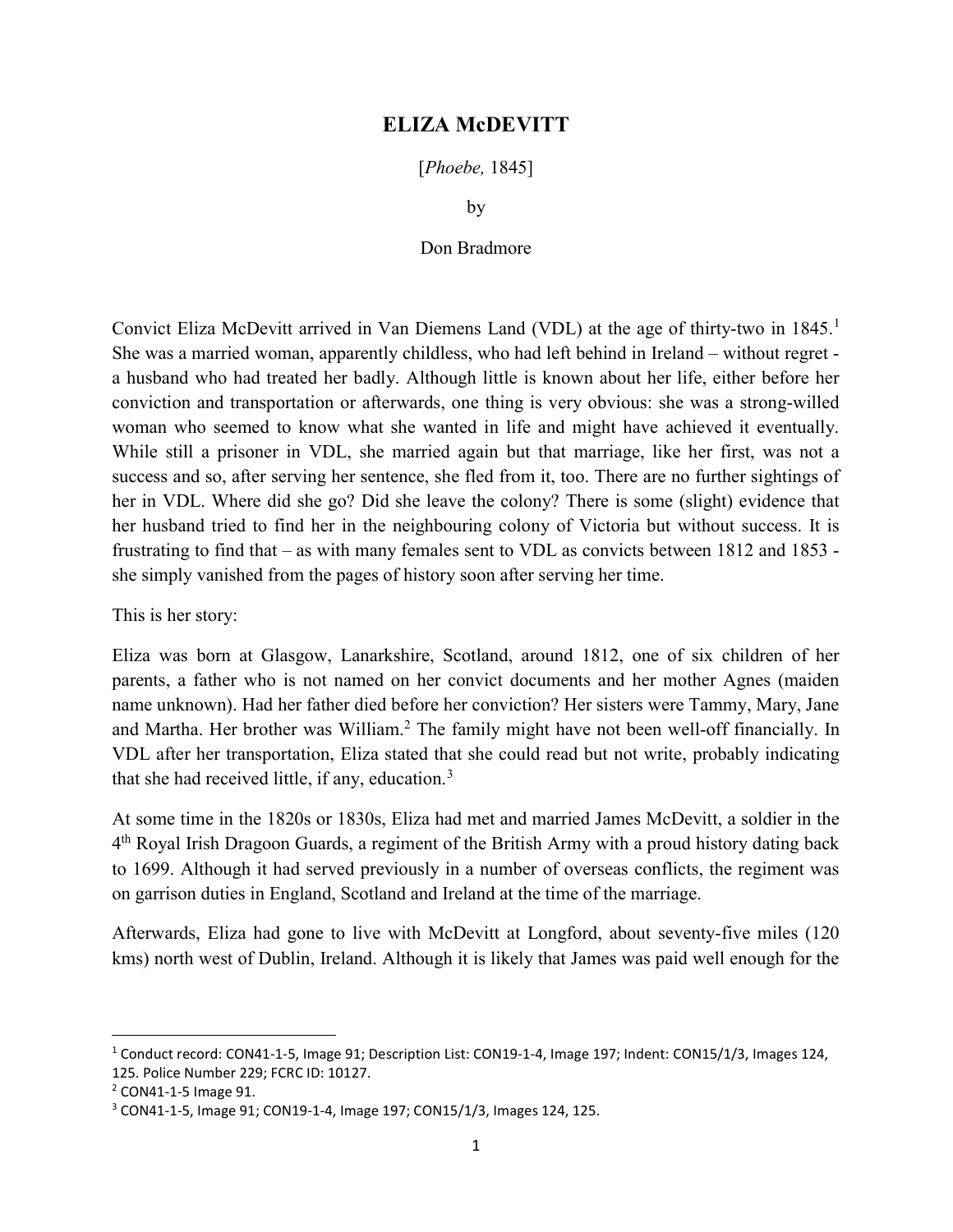couple to live in relative comfort, Eliza was not happy there. It was at Longford, Ireland, that she was tried for the crime for which she was transported.<sup>4</sup>

On 28 February 1844, she was charged with the theft of a shawl. Found guilty, she was sentenced to transportation for seven years.<sup>5</sup> After the trial, she was kept in gaol in Ireland until was put aboard the ship Phoebe which, with 129 female prisoners, departed Dublin on 25 September 1844 and reached Hobart on 2 January 1845.<sup>6</sup>

The gaol report that accompanied Eliza to VDL stated that she had had no prior convictions and that she had been a 'most exemplary' prisoner. In similar vein, the surgeon aboard Phoebe, Dr. Alex Macleroy, had made a special mention of Eliza in his medical report, commending her to the authorities for her 'good conduct during the voyage'.<sup>7</sup>

At Hobart, Eliza was described as being four feet eleven and a half inches (about 151 cms) tall with a fresh complexion, black hair and hazel eyes. She had a tattoo of an anchor on her left arm. She said that she was of the Church of England faith and a 'laundress, housemaid and milliner' by trade. $8<sup>8</sup>$ 

More interestingly, perhaps, she stated that she had committed her crime in Ireland on purpose to get transported because her husband was a 'drunkard'.<sup>9</sup>

In the colony, however, Eliza's behaviour was not quite as good as her Irish gaol report and the commendation from the ship's surgeon might have led the authorities to believe. Obviously, it took a little time for her to adjust to her new circumstances. On 1 November 1845, while assigned to the Wilson household, she was taken before a magistrate and charged with being drunk. For this offence, she was ordered to serve three months with hard labour at the Cascades Female Factory. On 30 March 1846, very soon after her release, she absconded from her service and, when apprehended, was sent back to the Cascades for another three months of hard labour. And, then, on 9 September 1846, she absconded again. This time she was sentenced to six months with hard labour at the Cascades. While there, she was charged with 'misconduct' and forced to spend ten days in solitary confinement. Those offences however, were the only ones recorded against Eliza during her term of servitude.<sup>10</sup>

<sup>&</sup>lt;sup>4</sup> 4<sup>th</sup> Royal Irish Dragoon Guards: https://www.nam.ac.uk/explore/4th-royal-irish-dragoon-guards; http://www.from-ireland.net/stations=british-army-oct-1845/; the marriage certificate of James and Eliza McDevitt has not yet been located.

<sup>&</sup>lt;sup>5</sup> Details of the trial at Longford have not been located.

<sup>6</sup> http://members.iinet.net.au/~perthdps/convicts/shipsTAS.html

<sup>&</sup>lt;sup>7</sup> CON41-1-5, Image 91; see FCRC website www.femaleconvicts.org for gaol report and surgeon Macleroy's journal.

<sup>8</sup> CON41-1-5, Image 91; CON19-1-4, Image 197; CON15/1/3, Images 124, 125.

<sup>&</sup>lt;sup>9</sup> CON41-1-5, Image 91.

<sup>10</sup> CON41-1-5, Image 91.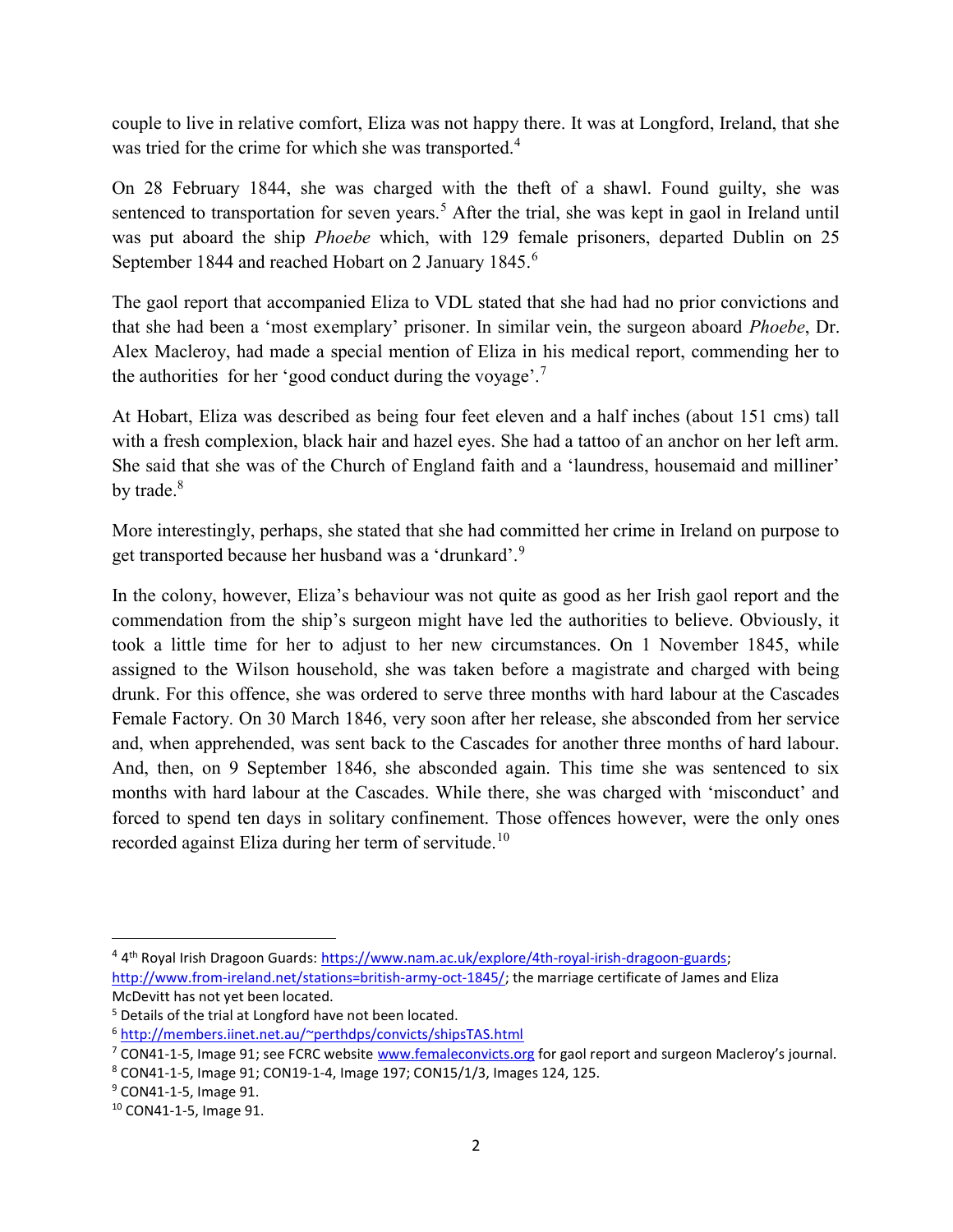Upon her release from the Cascades, Eliza was assigned to a settler in the Longford district of  $VDL<sup>11</sup>$  (Did she smile at the irony of being at 'Longford' again?)

On 13 July 1847, now thirty-five, Eliza re-married. Her new husband was George Mills, a farmer on the big 'Adelphi' estate near Westbury. The wedding was conducted by the Rev. John Bishton in the Church of England at Westbury. The marriage entry shows Mills's rank as 'Settler' and Eliza's as 'A.S.', or assigned servant. It is not clear whether Eliza was assigned to Mills or to some other person in the district.<sup>12</sup>

Nothing is known of Mills apart from the fact that, in 1851, he was the occupier of a leased farm of 113 acres (approx. thirty-six hectares) for which he was paying £35 per annum rent to the very wealthy owner of 'Adelphi', Charles Prinsep.<sup>13</sup> Did Mills arrive in the convict as a free settler or was he an emancipated convict?<sup>14</sup> Further research is warranted.

All seemed to go well for two or three years after the marriage. Although there was no house or stables on the farm, Mills was made an allowance by Prinsep of five shillings an acre for clearing and, like the other 'Adelphi' tenants, seemed to be having success. In September 1851, John Peyton Jones, the local police magistrate, reported to Lieutenant-Governor Dennison that:

As a general thing, I should say that all tenants are doing well and from all the information I can obtain have prospered beyond their expectations this year, owing no doubt to the high prices of all kinds of farm produce.<sup>15</sup>

For her part, Eliza was also having success. Although she was refused a ticket of leave when she first applied in October 1848, it was granted on her second application in May 1849.<sup>16</sup> And then, on 28 February 1851, she was free by servitude. She had served her sentence and was a free woman again. Four months later, she had reason to celebrate once more when her certificate of freedom was issued.<sup>17</sup>

However, it is evident that all was not as happy in the Mills household as it should have been. On 20 March 1852, this advertisement appeared in The Cornwall Chronicle:

<sup>&</sup>lt;sup>11</sup> 'New South Wales and Tasmania, Australia, Convict Musters, 1806-1849', via 'Ancestry.com'.

<sup>&</sup>lt;sup>12</sup> Mills/McDevitt marriage: RGD37/1344/1847, Westbury; application for permission to marry has not been located.

<sup>&</sup>lt;sup>13</sup> 'Return of Tenant Farmers in the Westbury Police District, 1851' via Heazlewood, I. (2002). They Sowed, We Reap. Whitemore: Whitemore Historical Group.

<sup>&</sup>lt;sup>14</sup> It is tempting to think that Mills might have been a former convict because Prinsep is known to have leased a number of his 'Adelphi' farms to former convicts - see Heazlewood (2002), op. cit. However, there were a number of men named 'George Mills', free settlers and convicts, in VDL at this time; see 'Tasmanian Names Index' at https://linctas.ent.sirsidynix.net.au/client/en\_AU/names/.

 $15$  Heazlewood (2002), op.cit., p.20.

<sup>&</sup>lt;sup>16</sup> ToL refused CON41-1-5, Image 91; ToL granted Hobart Town Gazette, 15 May 1849.

<sup>17</sup> CON41-1-5, Image 91.